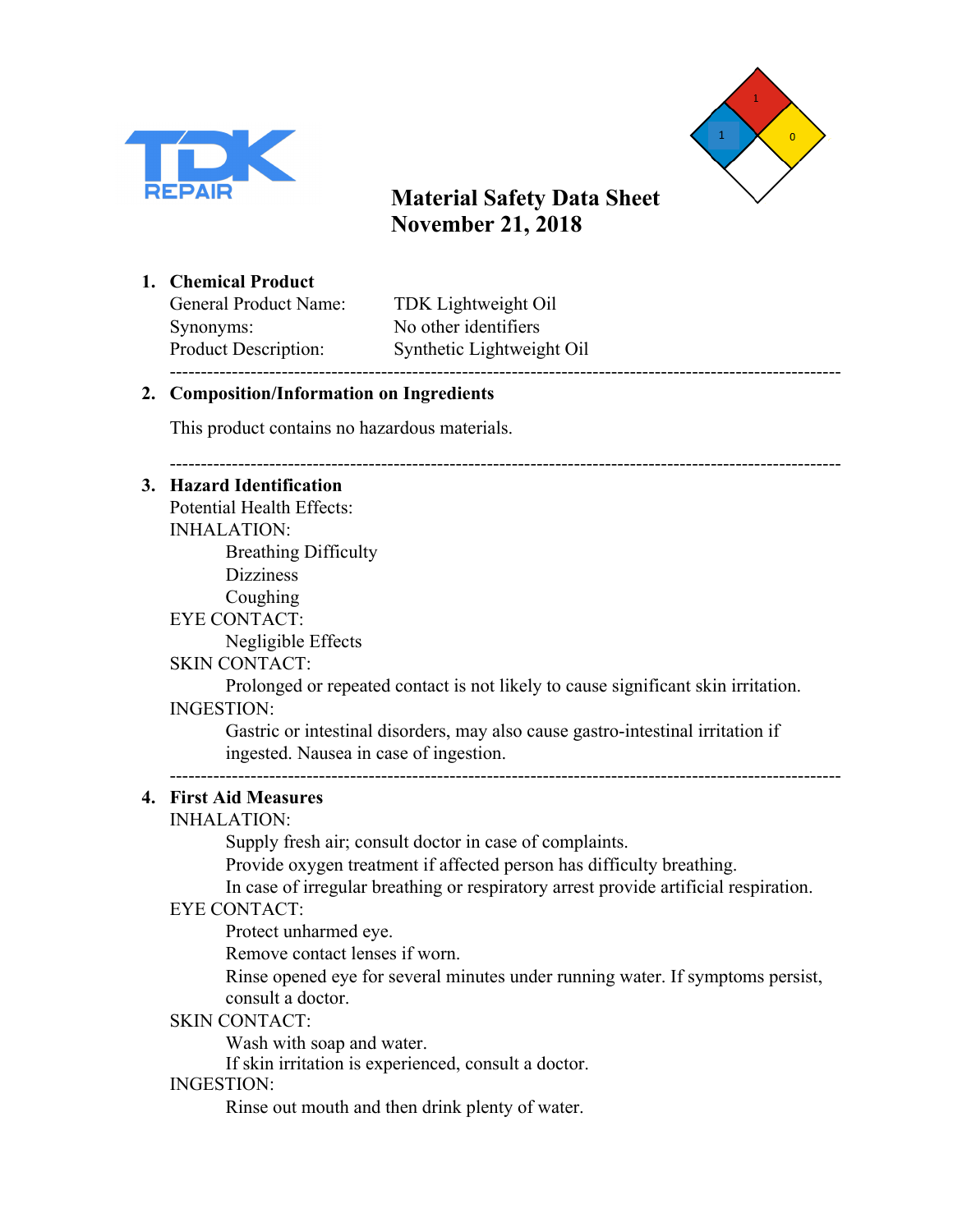



Do not induce vomiting; call for medical help immediately. A person vomiting while lying on their back should be turned onto their side. ------------------------------------------------------------------------------------------------------------

#### **5. Fire Fighting Measures**

Flash Point (Method Used): 251.0 C or 483.8 F min (open cup) Flammability Limits: None Known

#### EXTINGUSHING MEDIA:

Water, Haze or Fog. Foam. Fire-extinguishing powder. Carbon Dioxide.

#### UNUSUAL FIRE AND EXPLOSION HAZARDS:

Formation of toxic gases is possible during heating or in case of fire.

------------------------------------------------------------------------------------------------------------

#### **6. Accidental Release Measures Spill Clean-Up Procedures**

Ensure adequate ventilation Wear protective equipment. Keep unprotected persons away. Particular danger of slipping on leaked/spilled product. For large spills, use respiratory protective device against the effects of fumes/dust/aerosol.

Do not allow to enter sewers/surface or ground water. Prevent from spreading (e.g. by damming-in or oil barriers)

Absorb with liquid-binding material (sand, diatomite, acid binders, universal binders, sawdust).

Remove from water surface (e.g. skim or suck off) Send for recovery or disposal in suitable receptacles. ------------------------------------------------------------------------------------------------------------

## **7. Handling and Storage**

Store in cool, dry conditions in well-sealed receptacles. Keep away from oxidizing agents, extreme heat, ignition sources or open flame. Use in well ventilated areas. Avoid storage near extreme heat, ignition sources, or open flame.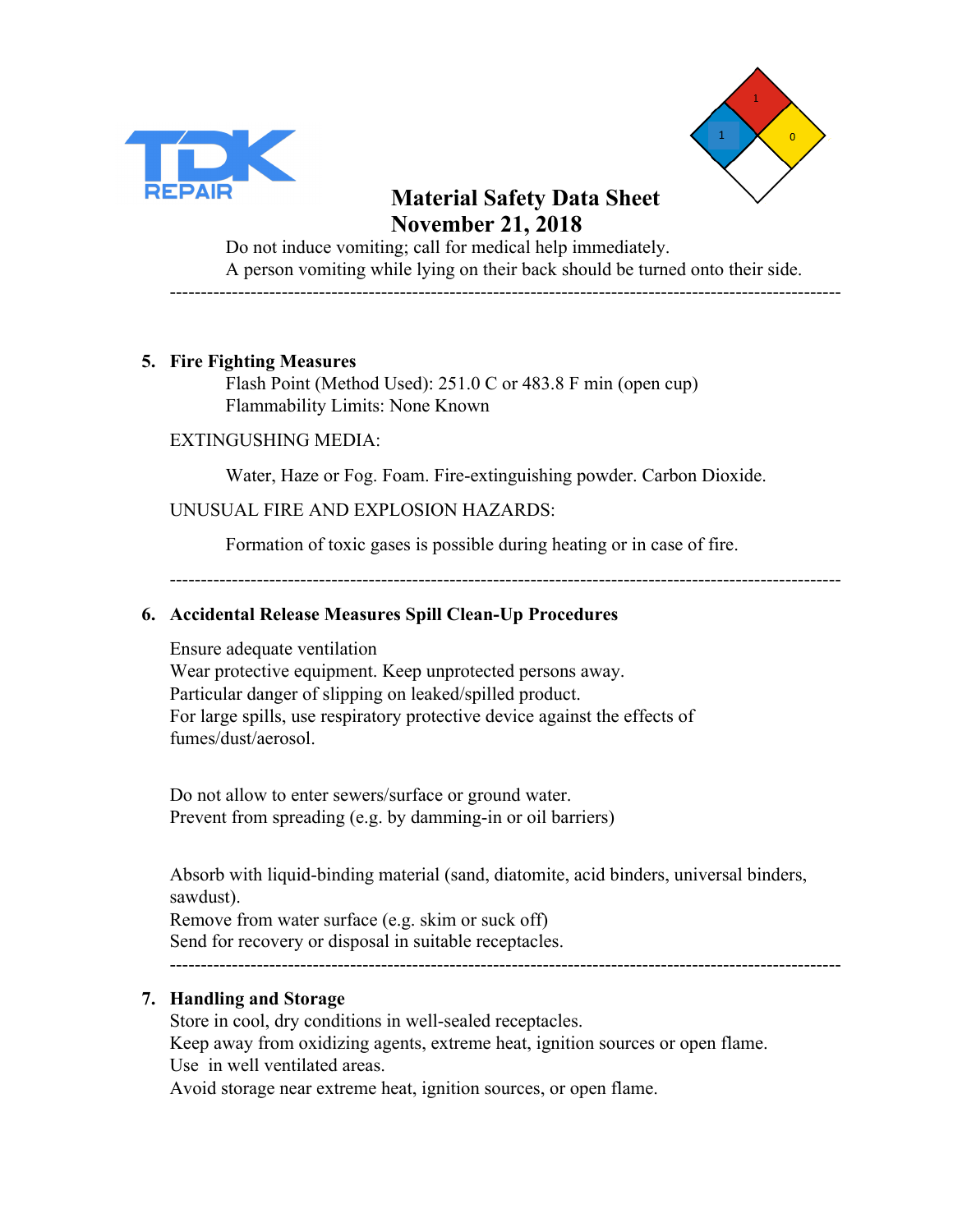



#### ------------------------------------------------------------------------------------------------------------ **8. Exposure Control / Personal Protection** RESPIRATORY PROTECTION:

Not required under normal conditions of use. Use suitable respiratory protective device when aerosol or mist is formed.

## PROTECTIVE CLOTHING:

Safety glasses recommended to protect eyes from mists or splashing. Protective gloves recommend for repeated or prolonged contact.

## OTHER PROTECTIVE MEASURES:

The usual precautionary measures are to be adhered to when handling chemicals. Wash hands before breaks and at the end of work. Do not inhale gases/ fumes/ aerosols. Avoid contact with eyes. Avoid close or long term contact with the skin.

------------------------------------------------------------------------------------------------------------

## **9. Physical and Chemical Properties**

Boiling point: Not Determined. Specific Gravity:  $0.89 \ (\omega) 60 \ F$ Vapor Pressure: Not Determined. Vapor Density: Not Determined. Appearance and Odor: Colorless and Mild Odor. Volatiles, % by Volume: <1 Solubility in H2O: Insoluble Evaporation Rate: Not Determined.

## ------------------------------------------------------------------------------------------------------------

#### **10. Stability and Reactivity**

#### General:

No decomposition if used and stored according to specifications. Incompatible Materials and Conditions to Avoid:

Oxidizing agents.

Hazardous Decomposition Products:

Possible in traces: Carbon Monoxide and Carbon Dioxide, Hydrogen Fluoride, Fluorocarbons.

------------------------------------------------------------------------------------------------------------

#### **11. Disposal Considerations**

Waste Disposal:

Contact waste processors for recycling information. The user of this material has the responsibility to dispose of unused material, residues and containers in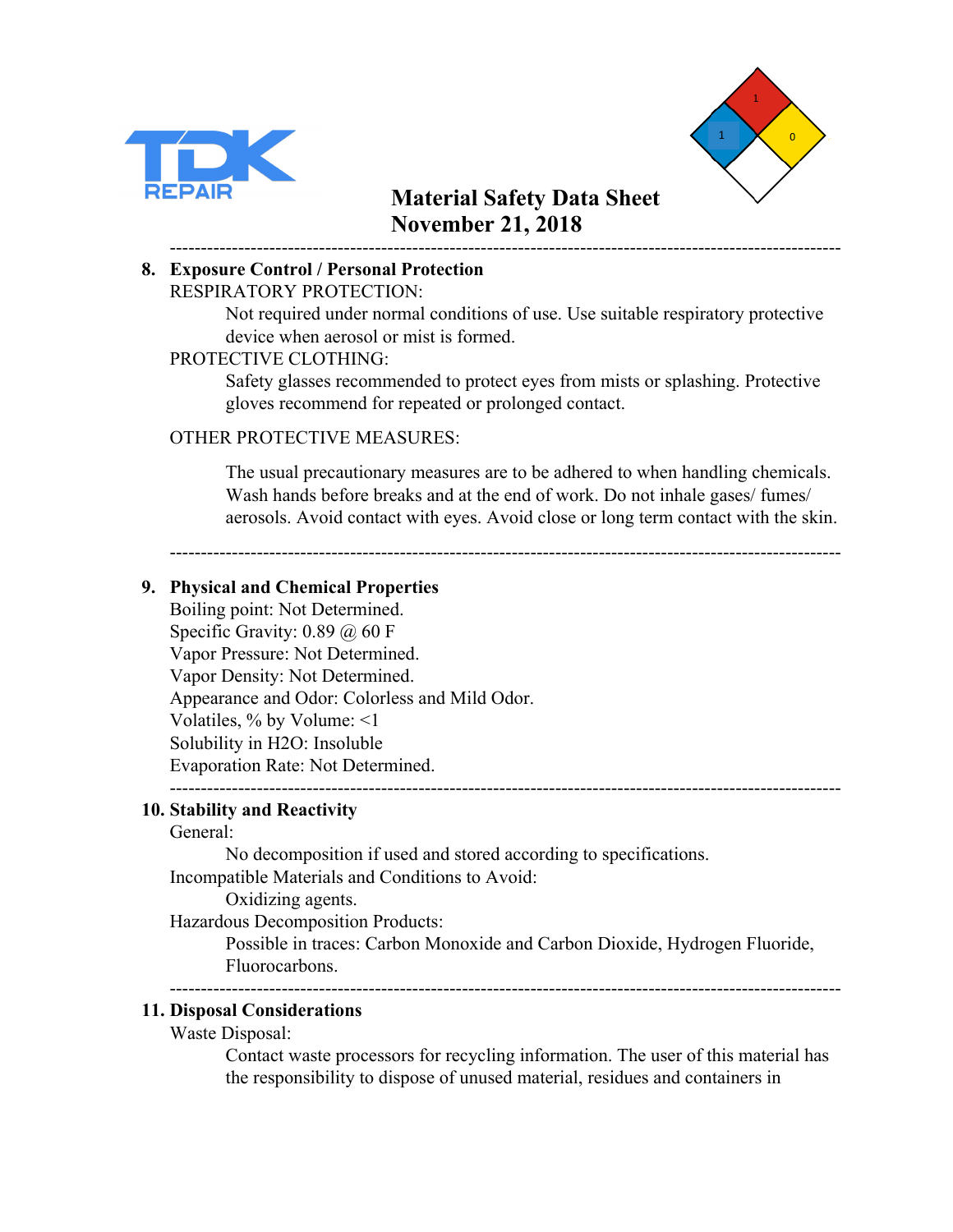



compliance with all relevant local, state and federal laws regarding treatment, storage and disposal for hazardous and nonhazardous wastes.

------------------------------------------------------------------------------------------------------------

#### **12. Transport Information**

UN Hazard Class: N/A NMFC:

Proper Shipping Name: Not Regulated Identification Number: Not Regulated Shipping Classification: Not applicable

#### ------------------------------------------------------------------------------------------------------------

#### **13. Regulatory Information:**

OSHA:

The product is not classified as hazardous according to OSHA GHS regulations within the United States. The product is not classified as hazardous according to the CLP regulation.

TSCA:

All ingredients are listed.

#### CERCLA:

Not Reportable

#### SARA TITLE III:

Section 302: None

Section 355: None

Section 313: None

Prop 65:

None of the ingredients are listed.

------------------------------------------------------------------------------------------------------------

#### **14. Other Info:**

This information relates only to the specific material designated and may not be valid for such material used in combination with any other materials or in any other process. Such information is to the best of the company's knowledge and believed accurate and reliable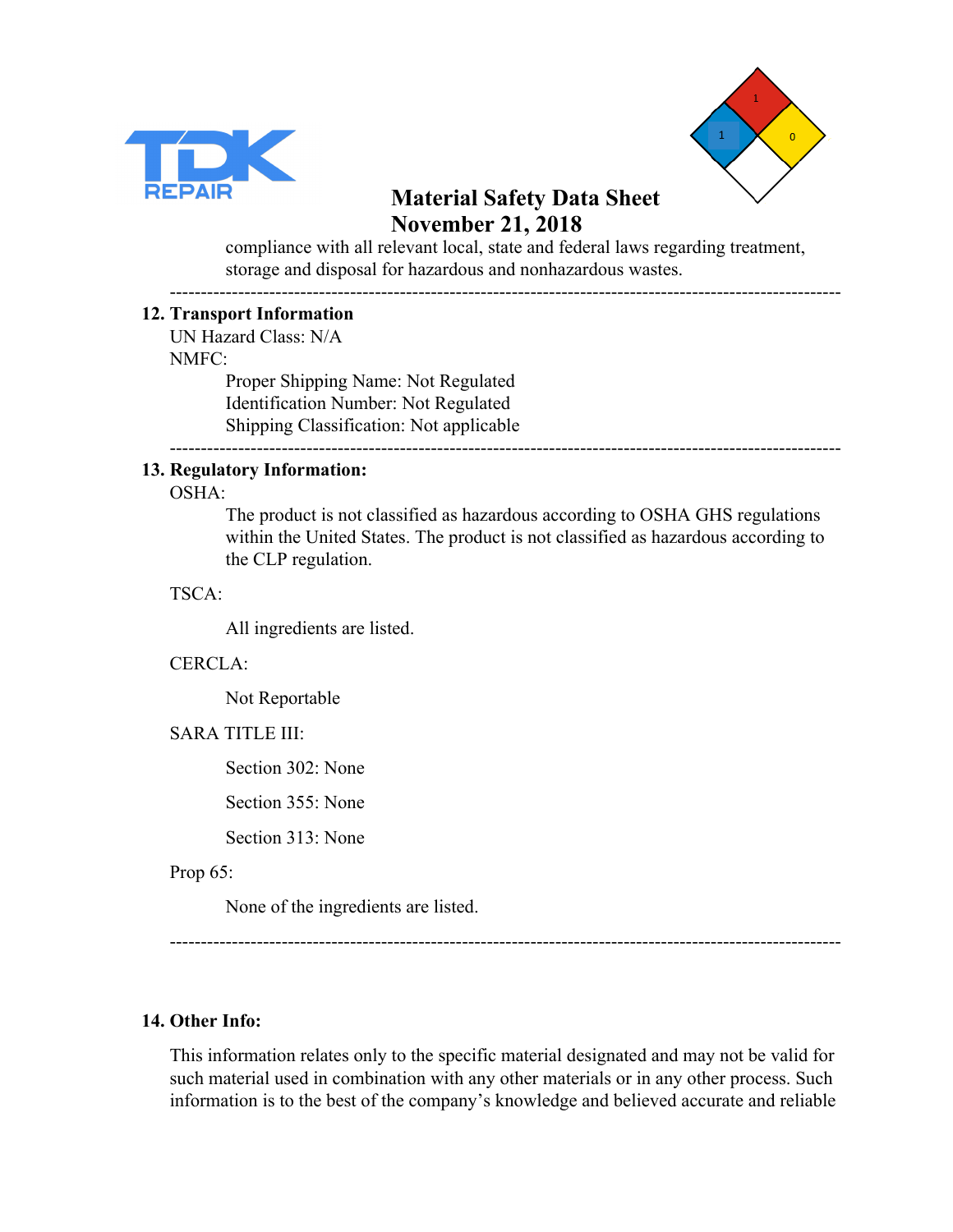



as of the date indicated. However, no representation, warranty or guarantee of any kind, expressed or implied, is made as to its accuracy, reliability or completeness and we assume no responsibility for any loss, damage or expense, direct or consequential, arising out of use. It is the user's responsibility to satisfy himself as to the suitableness and completeness of such information for his own particular use.